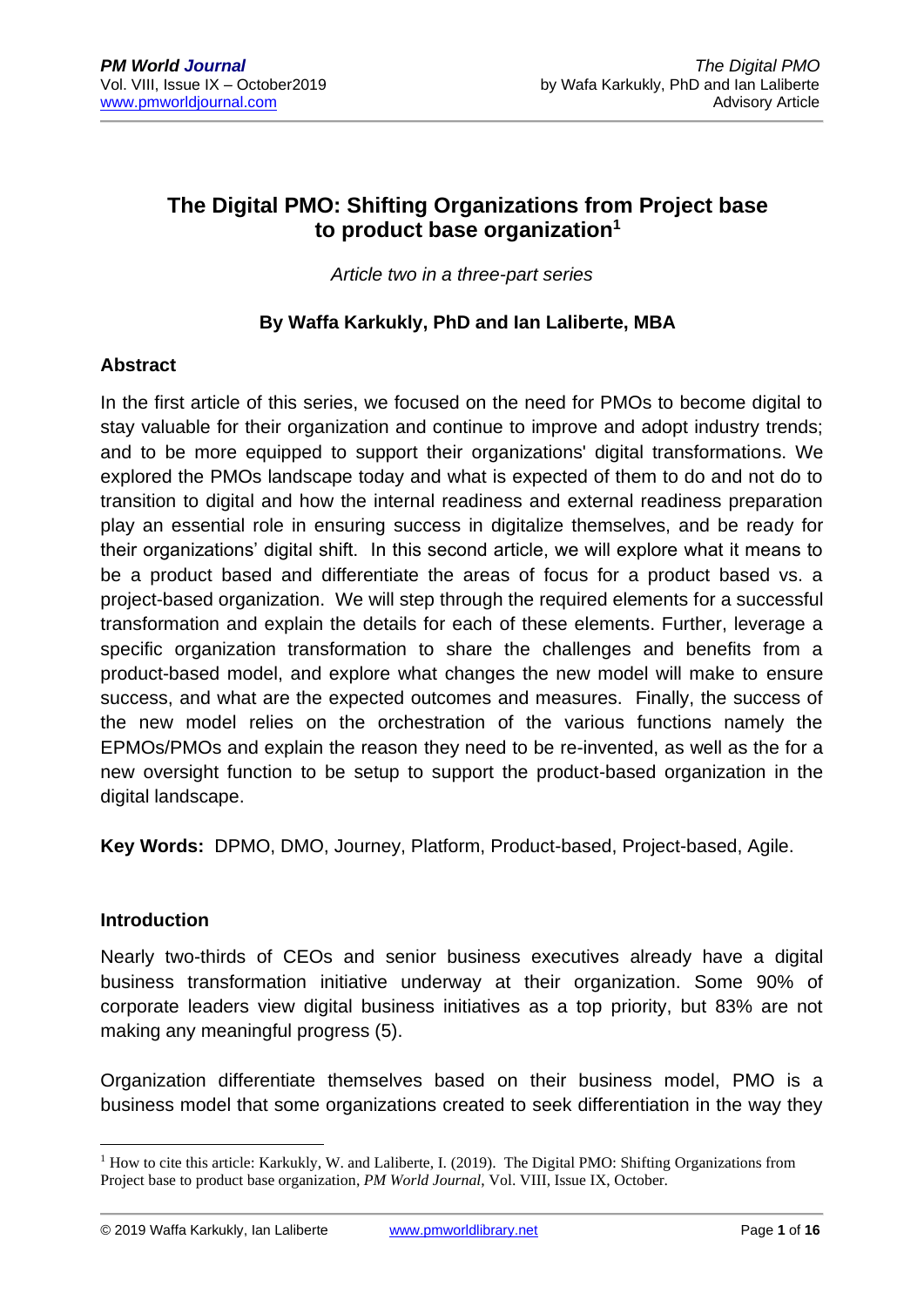deliver products and services, or in the way they optimize on their strategic investments while maintaining the lights on for their operation. The main problem that many organizations face today in the digital transformation is the operating model which impacts the PMO regardless of the PMO digital to gain the anticipated benefits.

In Deloitte's most recent industry 4.0 reports, 48% of executives indicated that introducing new business models was one of the top five topics discussed most frequently within their organization, yet only half of those leaders consider themselves ready for new business model. The business model has become the basis of competitive differentiation in creating, delivering, and capturing value in the digital realm (2). According to the 2019 Gartner CIO Survey, enterprises are changing their business models and requesting help from the IT function to do so. Forty-nine percent of the organizations surveyed reveal they experienced business model change, with 13% reporting they have already changed and 36% in the process of changing (5).

One of the most popular models that are on the rise is the product-based organization. Businesses are making a model shift in becoming a product focus organization rather than a project focus organization for many reasons; one of the primary reasons is the digital disruption and what it means in delivery expectations. What does it mean to be a product-based organization?

#### **What is a Product Base Model?**

Product management is an organizational function that guides every step of a product's lifecycle: from development to positioning and pricing, by focusing on the product and its customers first and foremost. A product-centric approach has been the core of digital transformation, according to many industry experts. The Product management approach allows an organization to focus on one owner from strategy to execution, and matches customers to providers, and deliver sustained outcome. Organizations adopting a product-based model can concentrate on business alignments with strategy and outcome empowering single ownership and accountability, as well as sustained delivery resulting in value steams (7).

#### **Why a Product Base Model?**

Many organizations have recently shifted to a product base and many others are in the process of going through this transformation for many reasons, mainly to stay competitive as their rivals make the shift and reap the benefits of this new alignment, The top benefits gained from product base are: collaboration between teams that are collocated, harnessing the knowledge gained and the skills acquired, and continuity of delivery. Further benefits to the product model are: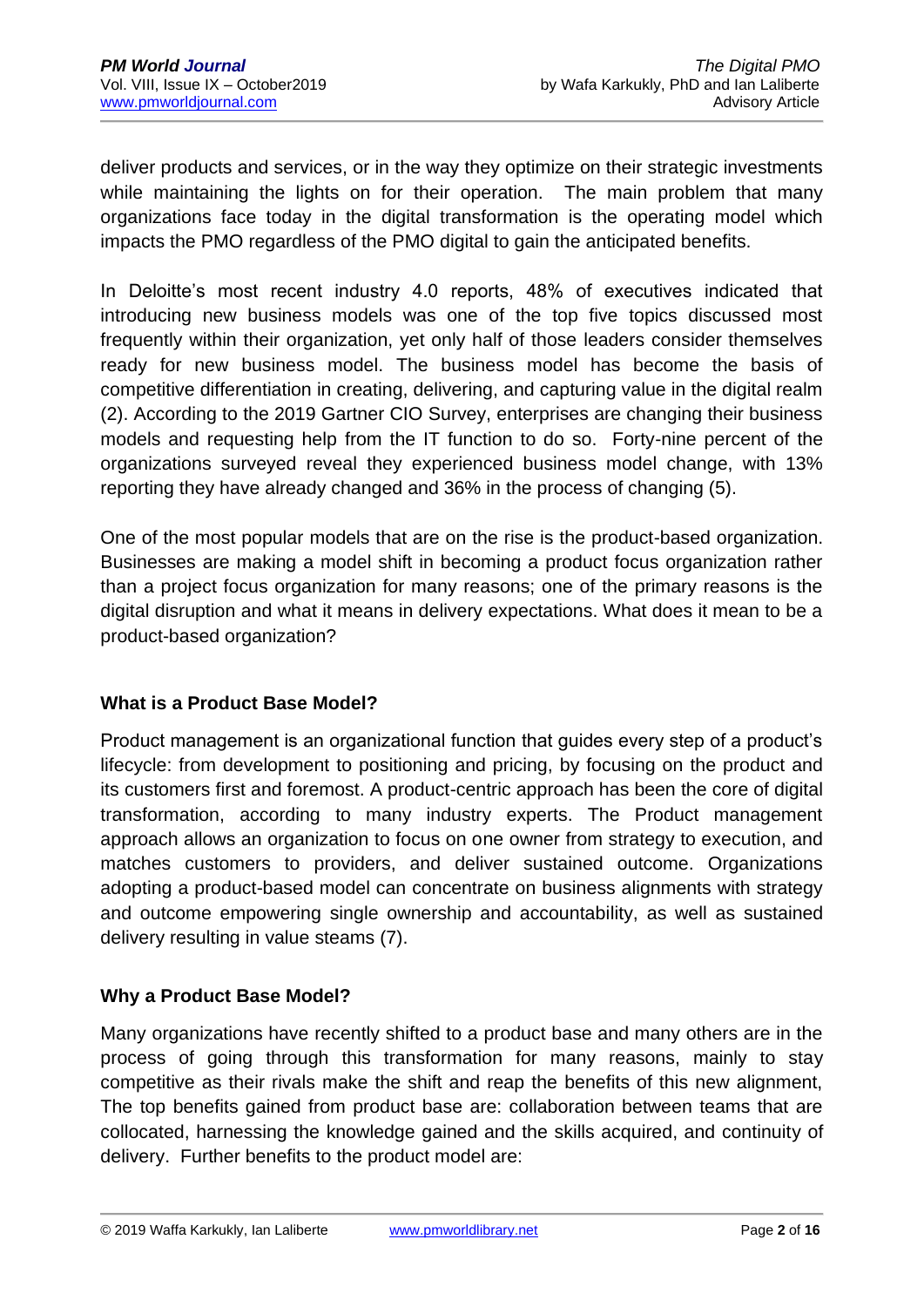- Continuous innovation and optimization of resources skills
- One single point of accountability centered in the product owner
- Results and outputs focused, based on outcomes aligned to customers' needs
- Dedicated teams with functional knowledge allow for SME stability and continuous delivery
- Improved risk oversight and transparency with faster decisions
- Structured annual spend based on a fixed capacity provides a realistic picture of what can be delivered annually
- The amount of work performed rely on a pull model, vs projects following a push model to get job done
- Minimal amount of project interdependencies lightens the interactions and provide autonomy were needed to manage the product journey
- Simplified interaction models with other products or organization functions allow for better visibility and transparency

# **Challenges of Product Base Model**

- Lack of executive commitment or diminishing executive commitments
- Rigid organization structure and undefined interaction model
- Extreme changes in the organization funding model or lack of changes
- Portfolio alignment and benefit tracking (product vs. project/program)
- Project and program work overlap with product work leading to redundancy
- PMOs/EPMOs current role not ready to support digitalization
- Believed to be a temporary team structure similar to projects/programs

# **What does not change in the new model?**

- The revenue generating financial model and construct, and its allocation
- The need to effectively balance cost, value and risk
- The finite availability of funding
- The requirements for financial controls, and compliance to accounting policies
- The ability to deliver value via improved business outcomes (ROI)
- The need for having portfolios, programs and projects
- Following accounting guidelines for labor capitalization

# **What happens to projects and programs?**

As we see it, projects and program practices are still needed as ever. The move to a product base doesn't eliminate the project work; however, the way work elements performed, and the behaviors required to perform them, should be focused on products,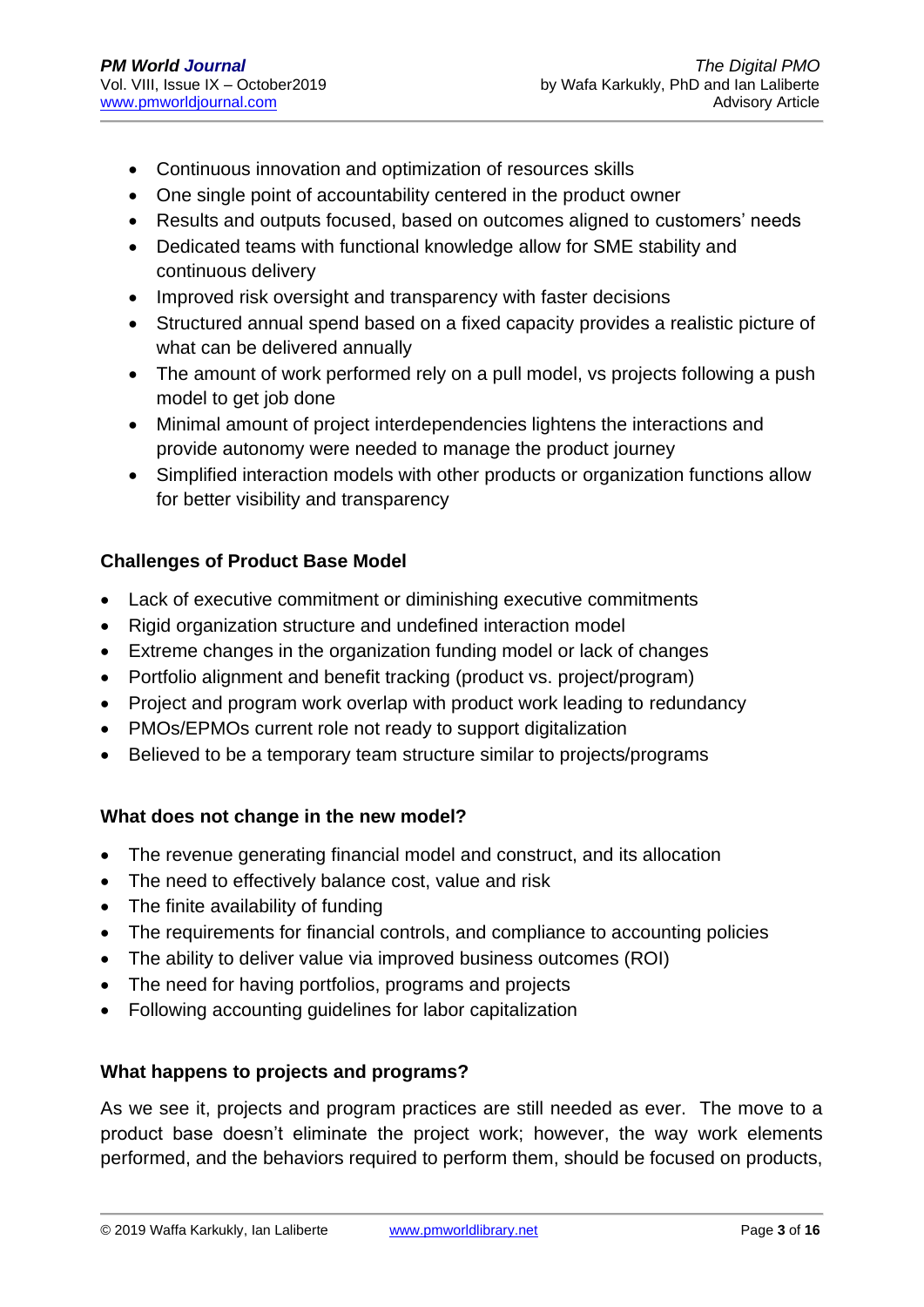not projects. The focus is primarily on the hierarchy of the operating model were projects become part of a product journey, or large-scale programs could be crosscutting across multiple journeys and platforms. As a result of the new operating model, a major shift in the funding model/process is required. In addition to the funding model change, the resource model needs to evolve to align with the organization products not projects.

The top drivers to success in the product model are continuity as a result of having a permanent and dedicated workforce, close collaboration because of having a reduce number of span of layers and an increase in the span of control, and value-based decisions. Another major point plays a huge factor is how removed project teams from the strategy, nor the benefits promised, the creation of too many layers in the PMO and the organization operating model keeps line staff, project managers included in the dark as far as organizational goals, strategies, investments, and ROI.

The concept of spend envelop that comes with minimum funding requirements for the permanent team structure allow the teams who developed expertise in this are continuous delivery and that model was not possible due to the rigidness of the business case ties to a particular initiative. The change in governance model to valuebased outcome performance, allows business to commit to value-outcome and be measure accordingly. The value-base has been a challenge for many organizations, even those organizations that have a mature portfolio practice, since the traditional value-based has been the triple constraint as a measure of performance. The interdependencies are focused on journeys and platforms, improving the interactions and connectivity of the various business areas.

The final point of differentiation is the focus of what we call the toolbox "methods and processes", the focus in the toolbox in a product is more inclusive than the project base that focused on cumbersome customized singular methodology, the objective is fluid adoption to various methods and toolkit that can co-exist and provide alternatives and address exception. Figure 1 shows the key elements of differentiation between project and product.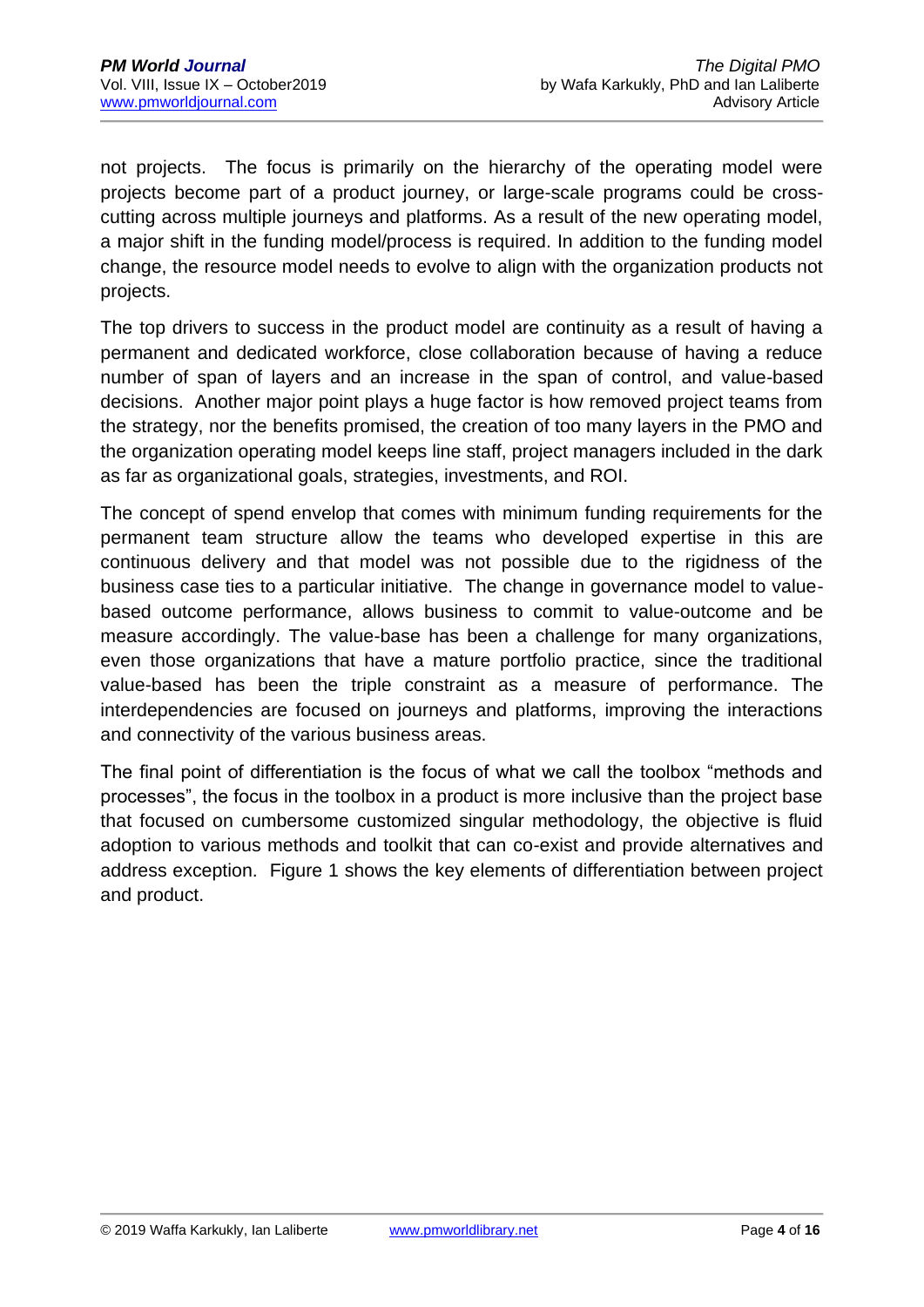|                          | <b>From Project Base</b>                     | <b>To Product Base</b>                                                          |
|--------------------------|----------------------------------------------|---------------------------------------------------------------------------------|
| <b>Time</b>              | <b>Temporary Structure</b>                   | <b>Permanent Structure</b>                                                      |
| <b>Funding Model</b>     | <b>Through Business Case</b>                 | <b>Through Spend Envelop</b>                                                    |
| <b>Work Approach</b>     | Push approach, change focus                  | Pull approach, change and run<br>focused                                        |
| <b>Team Dynamics</b>     | Team disbands when project is<br>completed   | Team stays together beyond the<br>project                                       |
| <b>Governance</b>        | Time, Cost, Quality, Scope                   | Value-based outcomes<br>performance                                             |
| <b>Risk Management</b>   | Temporary team, Delivery<br>focused          | Dedicated team, continuous<br>delivery and operations oversight                 |
| <b>Interdependencies</b> | Across projects and programs                 | Across journeys and platforms                                                   |
| <b>Health and Status</b> | Status reports against triple<br>constraints | Performance monitoring done<br>against the value-based outcomes                 |
| <b>Toolbox</b>           | SDLC, Waterfall, Iterative,<br>Agile.        | + Scaled Agile, Design Thinking,<br>Lean Startup, Product Management<br>(Agile) |

Figure 1: Behavior between products and projects

#### **Exploring the New Product Base Model**

The new model exploration consists of an organization's journey into transforming the way of working from a project base to a product base and what pillars have been put in place to ensure success. The summary of the main components are: funding, resource allocation, talent re-skilling and up-skilling, structure and governance, business case, risk and change management, portfolio management. We will explore each of these pillars and provide insights into the elements required for each pillar.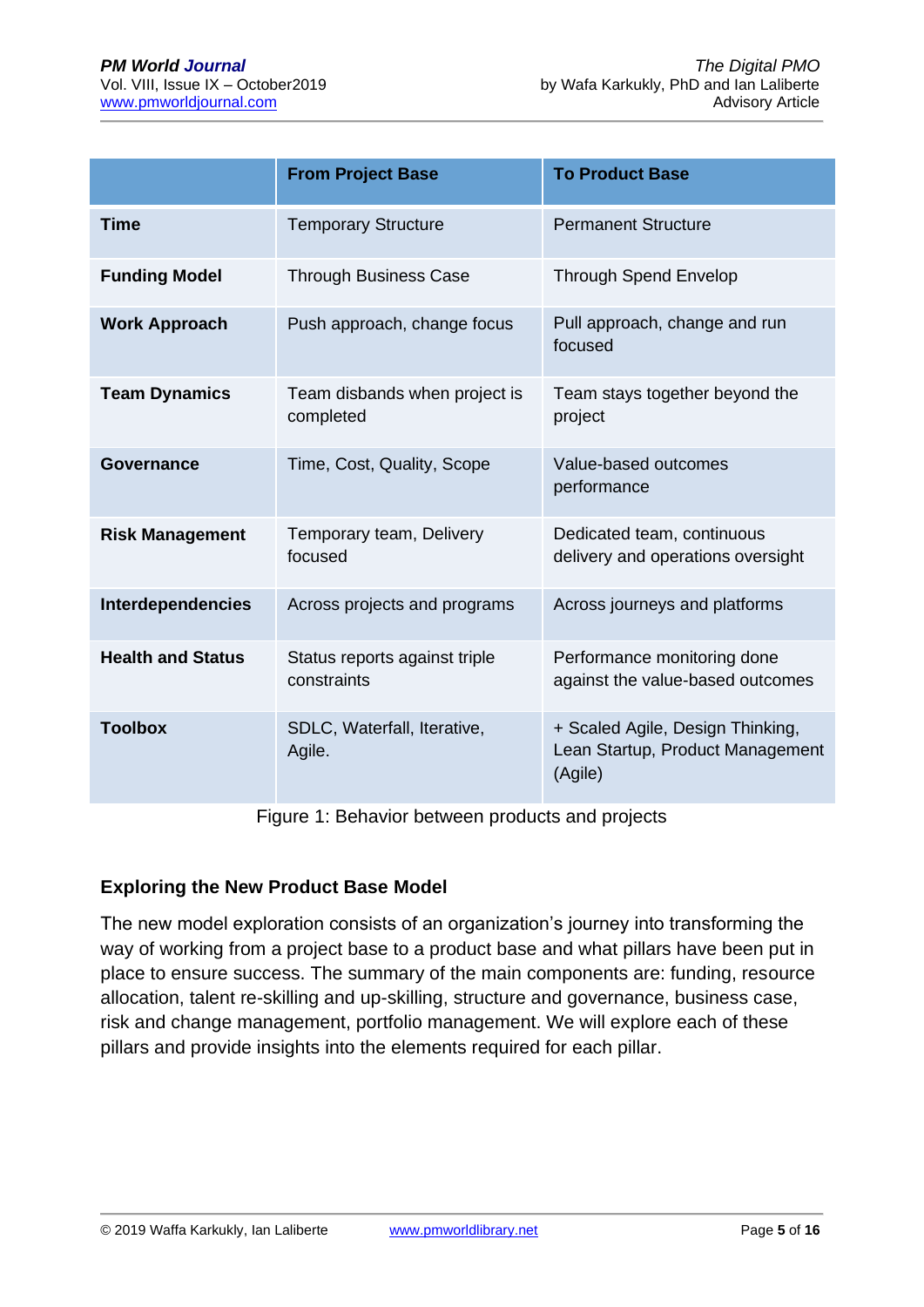# **Funding**

Funding is prioritized at the Journey and platform level first, as seen in figure 2, through the concept of spending envelope, and not at the project level as traditionally been the case for many organizations. Further, the structure of the organization governance is enabling to implement this type of funding model. The funding aligns with the strategic importance of the business capabilities that each journey and platform supports; as well as, their respective expected value-outcomes to be delivered for the year. The executive product/ platform owners determine the corresponding breakdown and prioritization of the work within their journey and platforms. During the year, each product family spends the allocated money to meet the value-based outcomes they have committed. A single Journey/ Platform owner receives a funding envelope each year that does not fall below a minimum level to run the business which allows for fixed capacity and long-lived resources and knowledge.

The benefits of this model are: realistic model based on fixed capacity, keep the lights on funding is secured, changes to funding is performed collaboratively with all executives/ owners of journeys/platforms, and digital experience (CX/DCX) for customers and employees at the heart of each journey and platform.



Figure 2: Funding Model by Platform and Journey

# **Talent Re-skilling and Up-skilling**

Re-aligning the business and technology teams under one product-based organization is not enough. For the model to succeed, the adoption of Design Thinking, Lean Startup, Agile at Scale (e.g., SAFE, LeSS, etc.), Agile product management, DevOps, and many practices are required to be adopted. Other technology engineering domain shifts are also needed. For example, mostly for the business side of the equation, the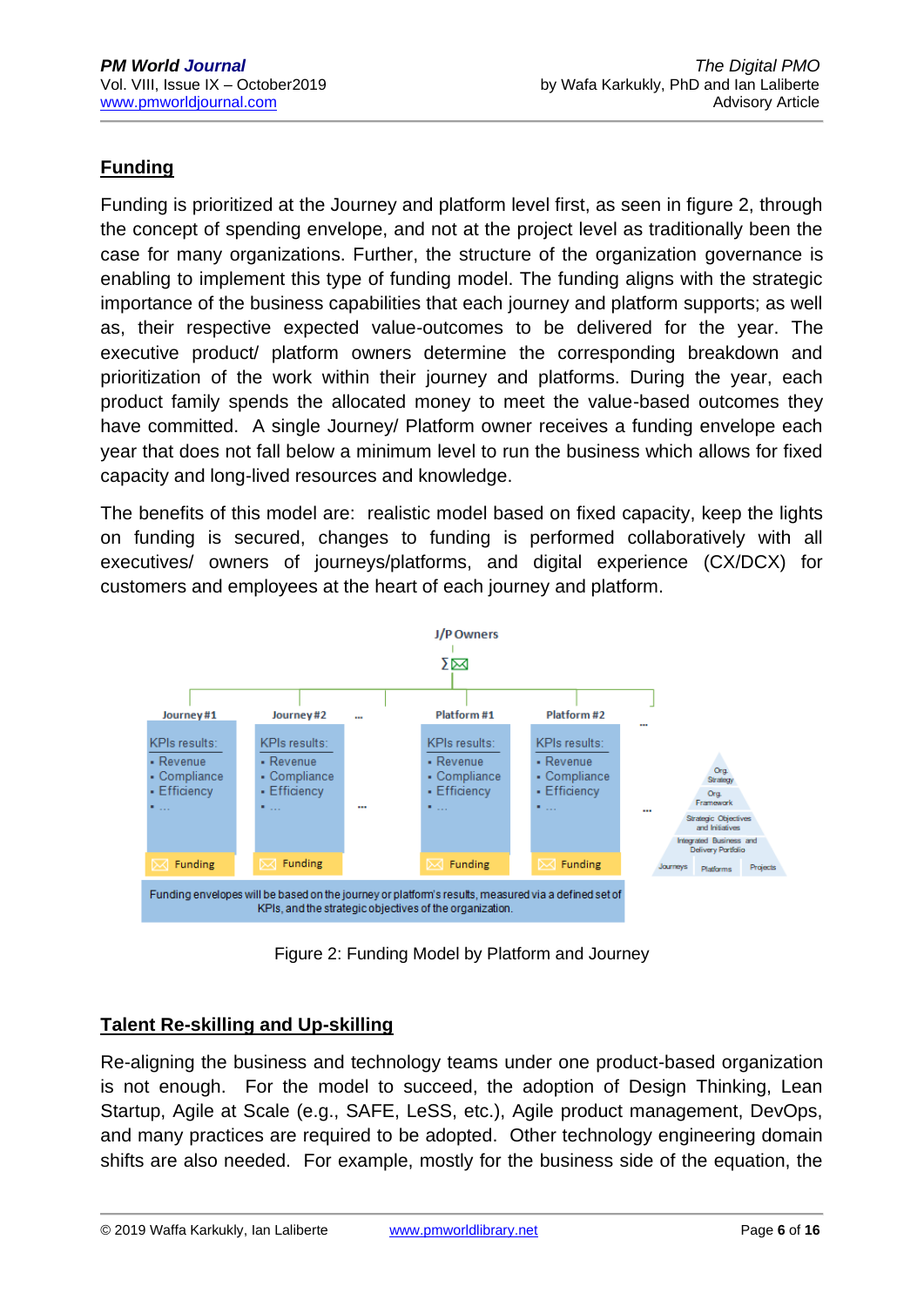change to having dedicated product owners requires a significant up-skilling of the workforce on agile product management. For the project management workforce, this could mean re-vectoring to new jobs and career paths, like moving into Solution Train and Release Train engineers, Agile coaches, Scrum Masters, and in some cases, moving into a product owner role. For technology, examples of such a shift would be for the traditional application development organization moving into a software engineering discipline. Alternatively, there will be a need for new engineering disciplines like Site Reliability Engineering, Full Stack architects, or Quality engineering

#### **Resource Allocation**

Resource allocation and reallocation model focuses on value-based outcomes. While resources are planned part of funding, allocating for minimum business work (keep the lights on) allow to prepare the remaining fixed capacity and distribute the work accordingly factoring skills as well. Resources working based on fixed capacity eliminate the need for intensive time tracking, on-going resource management, resource request process of other groups, gating forums etc. Organizations have a realistic picture of the capacity of the resources, and can plan for resources increase or priority shift accordingly.

# **Business Case**

The "spend envelop" model will replace the traditional business case. Organizations will fund work at the level of the journey and platform roadmap, supported by a scorecard with agreed KPIs. The time horizon of the roadmap contributes confidence that short-term work aligns to currently envisioned, long-term business priorities.

Executive product/platform owners own their allocation decisions in coordination with principle business, technology and stakeholders. At the Product level, team budgets are fixed and transparent to the agreed to duration increments, and these teams showcase their work on a regular cadence (through the Release Reviews). The approval of large and complex projects or programs that cut across journeys and platforms done in a more traditional manner: through project/program-level value statements and business case. Once approved, the program managers and project managers will need to work through the respective Journey or Platform owners to insert their project work into the backlog so that teams continue to get their work prioritized by their respective product owners.

#### **Governance Structure**

Governance cadence will drive value to the product owner, as seen in figure 3. Budget allocation for products/ platforms is set annually in line with the company's strategic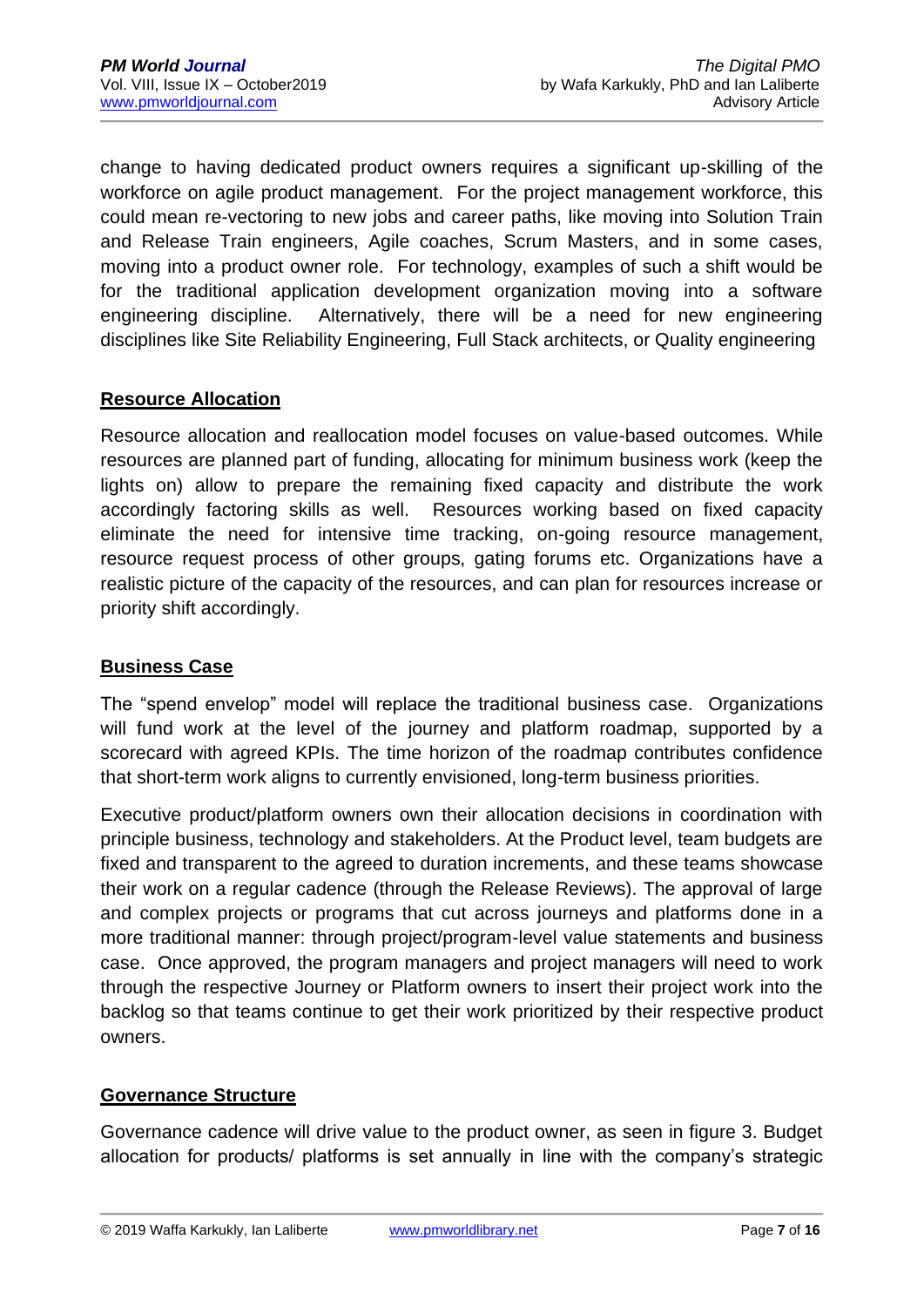priorities. Through-out the year a multi-tiered review cycles will ensure all checks and balances are in place, and all stakeholders at the various levels have input, contribution, and interaction. Overall governance will focus on financial performance, progress against products, and showcase successes in pre-established KPIs, challenges, and trade-offs



Figure 3 – Product base Governance Structure

# **Risk Management and Organization Change Management**

Risk management and change management will be embedded in every journey and platform. Replacing multi-risk teams for every project or product with a singular risk organization that is dedicated, co-located, and funded by each of the respective journey and platform they support to ensure that each journey and platform certified as operational. The risk function is accountable to solve for most of the risks and control issues and escalate to the second line of defense per the governance model if they can't resolve or need guidance.

# **Project Portfolio Management (PPM)**

Portfolio management alignment will be with the journey and platforms vs. projects and programs. PPM leaders will focus on digital value-add activities to support and enable their digital organization transformation. More PPM leaders are looking to double the percentage % of time they spend on critical events such as (engaging senior stakeholders, supporting cross-functional digital business initiatives, and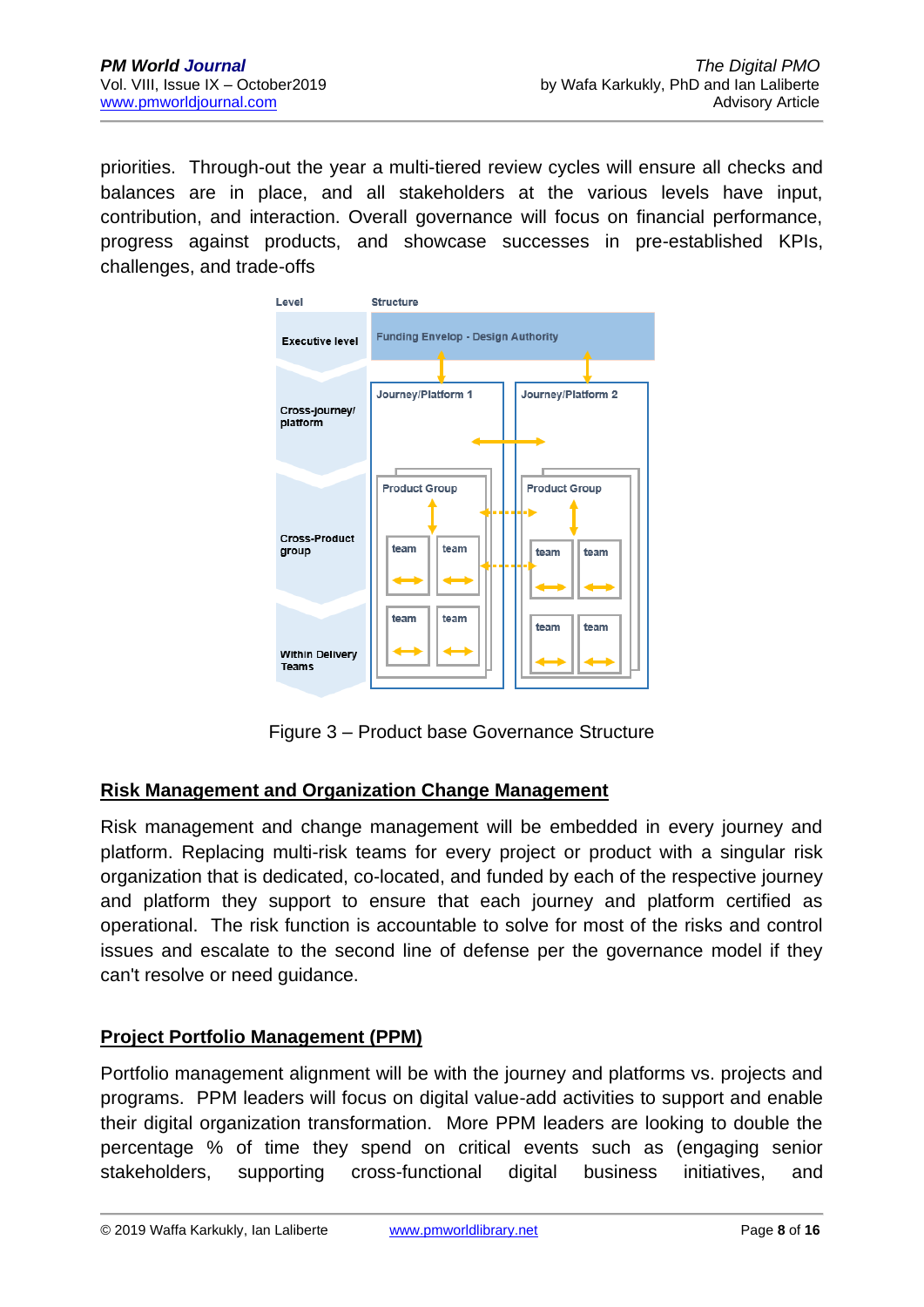importing/exporting skills and knowledge across the enterprise) over traditional activities (3). In the transformation to a product-based organization, it is essential to focus on working with journey and platform owners on prioritizing based on value through stories, epics, or features across the organization and ability to aggregate and report accordingly. Also, not losing sight or the cross-organization projects/programs which do not go away, and they need to be accounted for. The advantage of adopting such thinking allows for bottom-up and top-down approach to PPM, which wasn't possible to achieve in the traditional PPM model.

#### **Expected Outcome of the New Product Base Model**

One of the vital outcomes is the synchronized organization view of all work components cutting through all journeys and platforms; hence, allows organizations to focus on business outcome reporting empowering business owners to showcase the success of their business based on the products they deliver/ support. Secondly, Success is measured based on specific and agreed upon KPIs, allowing platform and journey owners to be measured objectively based on the KPIs performances of the approved roadmap. Thirdly, the ability to pivot direction due to holistic change management and risk management by having dedicated teams analyzing the impact of changes and risks on the overall journey and platform success. Fourth, because there is a decrease in the number of span of layers and an increase in the span of control, a lot more work gets done because of having the hands-on individuals closer to the decision-makers. Finally, improving skills and performance through collocated and integrated teams with SME knowledge of the specific product are focused on value stream delivery.

# **Why Roadmap is a critical artifact to all journeys and platforms?**

A roadmap focuses on the value of a journey or a platform proposes to deliver to organization customers to rally support and coordinated effort among stakeholders. The roadmap is not a project plan, but a strategic communication tool, a statement of intent and direction, that focuses on outcomes rather than features and dates.

A roadmap should:

- Put organization journey or platform plans in a strategic context
- Focus on delivering value to the customers (or to journeys or other platforms, if you are a platform)
- Embrace learning as part of a successful product development process
- Rally the journey/platform around a single set of priorities
- Get customers and employees excited about the journey/platform direction

At the same time, a journey/platform roadmap should not: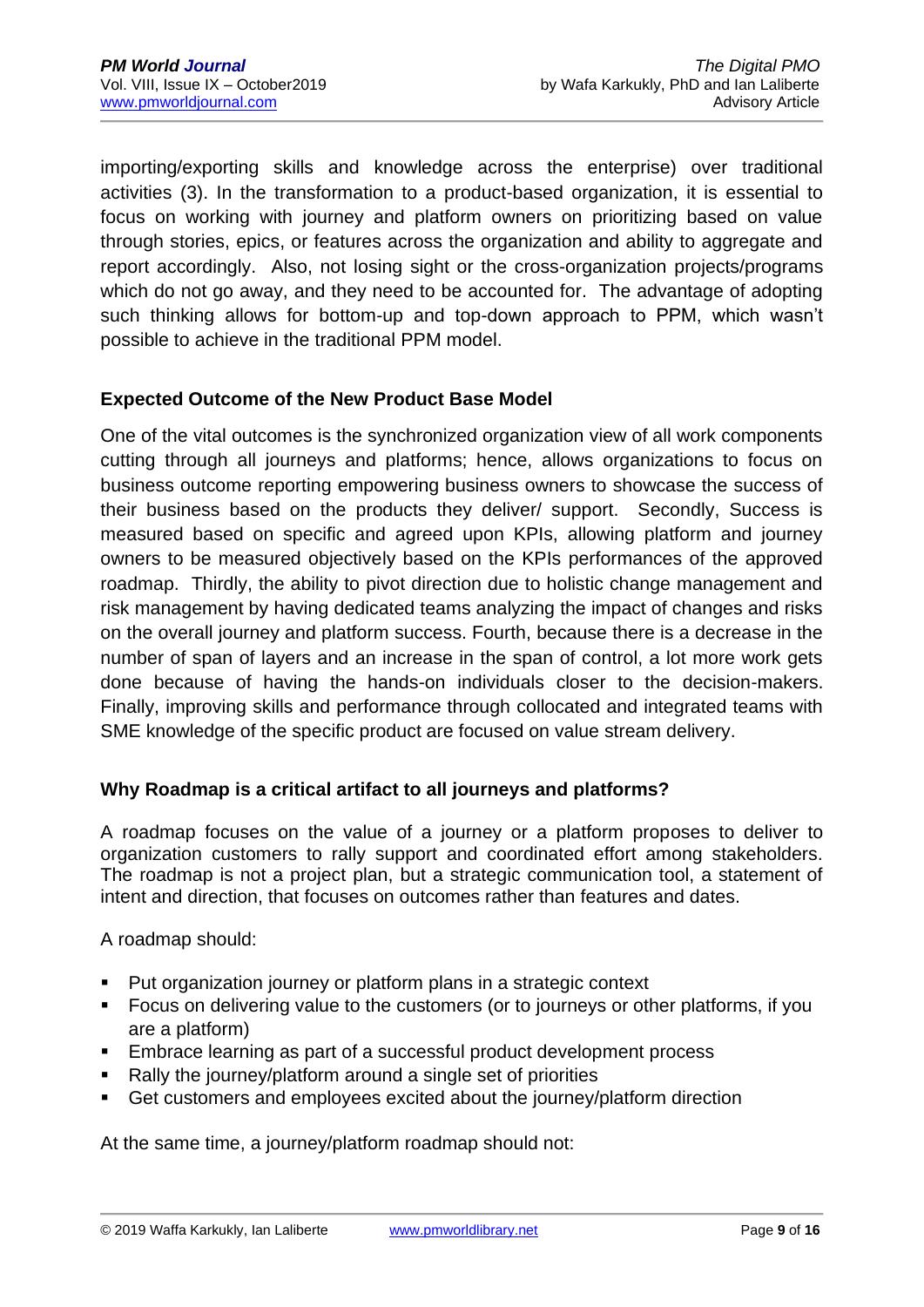- Make promises that teams are not confident they will deliver on
- Require a wasteful process of up-front design and estimation
- Be conflated with a project plant or release plan

#### **Does the PMO have a Role in the New Model?**

The fact remains that alignment of strategy is not done well; organizations have been adopting various new ways of doing business to achieve alignment. 74% of projects still fail (8). Some organizations tried separating the portfolio practice from the project practice on the hope to focus the strategy delivery vs. tactical project/program delivery. In today's landscape, EPMOs/PMOs are struggling to maintain strategic presence even those that have PPM as a function within the PMO are losing grip on the PPM activities. PMO leaders are still busy with traditional activities: Process focused, staff skills development, managing projects and programs, and involved in PMO annual planning (3). The traditional focus imposes Scope limitations on PMOs /EPMOs; as a result, struggle to increase the % of attention to strategy, digital activity, enablement of digital programs makes the support of a product base model organization almost impossible.

Does that mean the end of PMOs as we know it today?

In the previous article, we focused on the digital PMO readiness in two main areas: internal readiness to digitalize themselves; second, external readiness to support digitalization. In the new product-based model, a fresh look is required at the function supporting the transformation and the sustainability of the product base organization in the digital era. PMOs that aren't able to digitalize themselves and support their organization in the new model, they will remain in the traditional role. Even the traditional role will need to be upgraded to incorporate digitalized elements.

Traditional PMOs/EPMOs will have a significant role to play for large and complex cross-functional regulatory type of initiatives. Then a transitional DPMO is needed as a transformation office to establish all the required digitalization elements, and can dissolve when the organization achieved its objective from the transformation. The last type may drop the "P" for project as the mandate for the DMO will be different in supporting the product-based organizations' needs. Figure 4 shows a summary of the Different functions and expectations around funding, resource allocation, governance, business case, and change and risk management.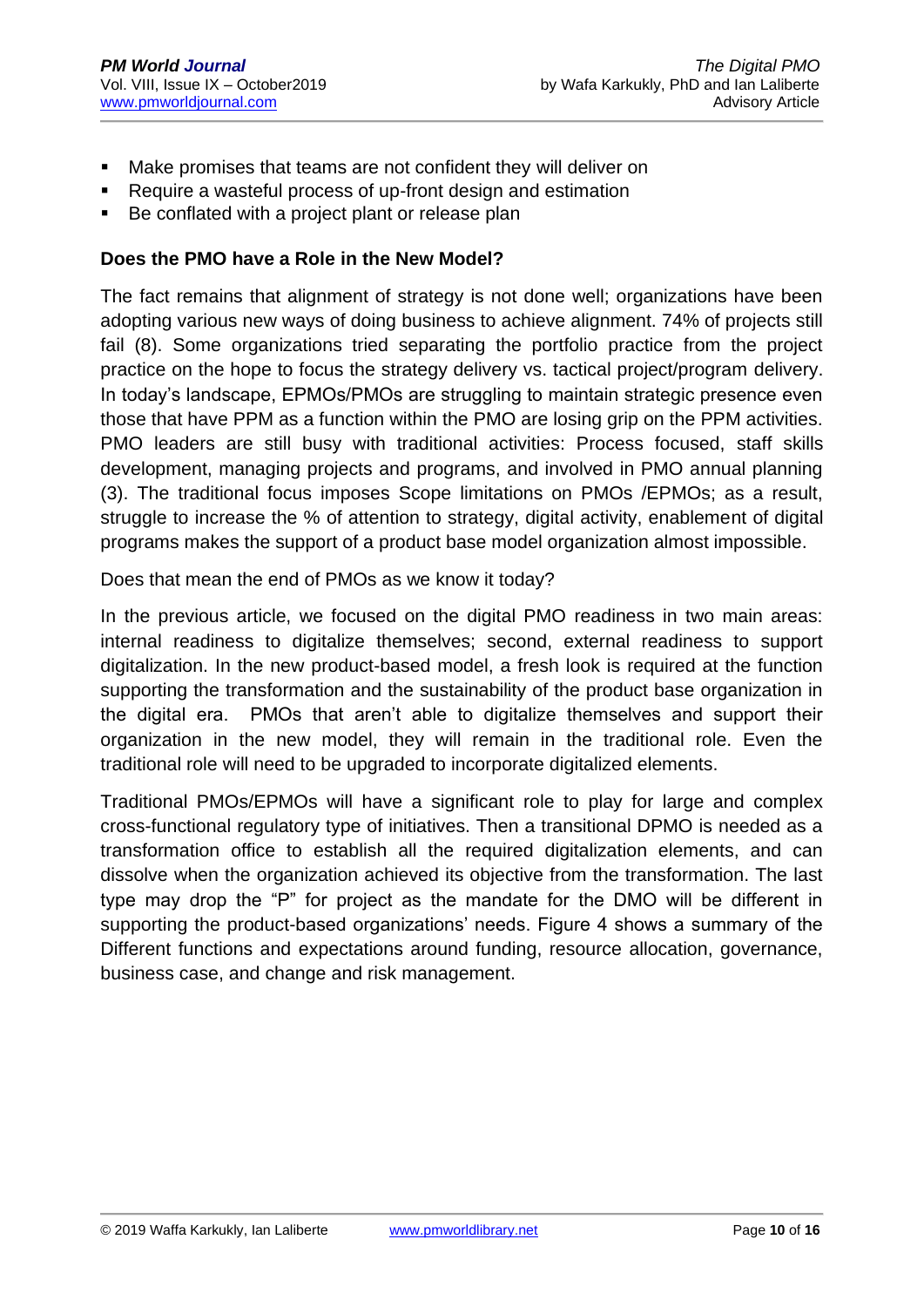|                                      | <b>Traditional</b><br><b>EPMO</b> | <b>Transitional</b><br><b>DPMO</b> | <b>Permanent</b><br><b>DMO</b> |
|--------------------------------------|-----------------------------------|------------------------------------|--------------------------------|
| <b>Funding</b>                       | Once and<br>Annual                | Dynamic<br>Funding                 | Spend<br>envelopes             |
| <b>Resource</b><br><b>Allocation</b> | Push                              | Push and Pull                      | Pull                           |
| Governance                           | Traditional                       | Dynamic                            | Dynamic and<br>Frequent        |
| <b>Business Case</b>                 | Once and done                     | Dynamic                            | Non-existent                   |
| <b>Risk Management</b>               | Temporary                         | Temporary                          | Dedicated                      |
| Change<br><b>Management</b>          | On-demand                         | On-demand                          | Dedicated                      |

Figure 4: Summary of the different supporting functions PMOs and beyond

# **Traditional EPMO**

PMOs/EPMOs have traditionally overseen the standardization of project and program management practices for their organizations, whether these PMOs had a PPM function reporting directly or indirectly to them. In this traditional role, PMOs are expected to provide status report, monitor and control the health of project and program delivery. Oversee the resource demand and budget allocation across PPM if they have oversight for the PPM. Establish governance cadence and escalate the issues and risks that impede strategic execution. Track PPM benefit realization to ensuring projects and programs align with the organizations' strategy. This rigid structure is based on functional or matrix organization and will not be able to cater for the more fluid structure consisting of multi-structural dimensions as required by the product base model.

# **Transitional DPMO**

In addition to the traditional focus, DPMOs with digitalization are more capable of supporting the transition to a product base model. The focus of these PMOs should shift to digital value activities in the three areas of people, process, and technology, which is consistent with the product value stream and strategy realization.

- PEOPLE (Drive cultural change towards product base value, Improve talent management, Support pull/push resource model, obtain executives support)
- PROCESS (Improve process agility, embrace Agile mindset, re-align PPM with value activities and outcomes, support dynamic business case evolution)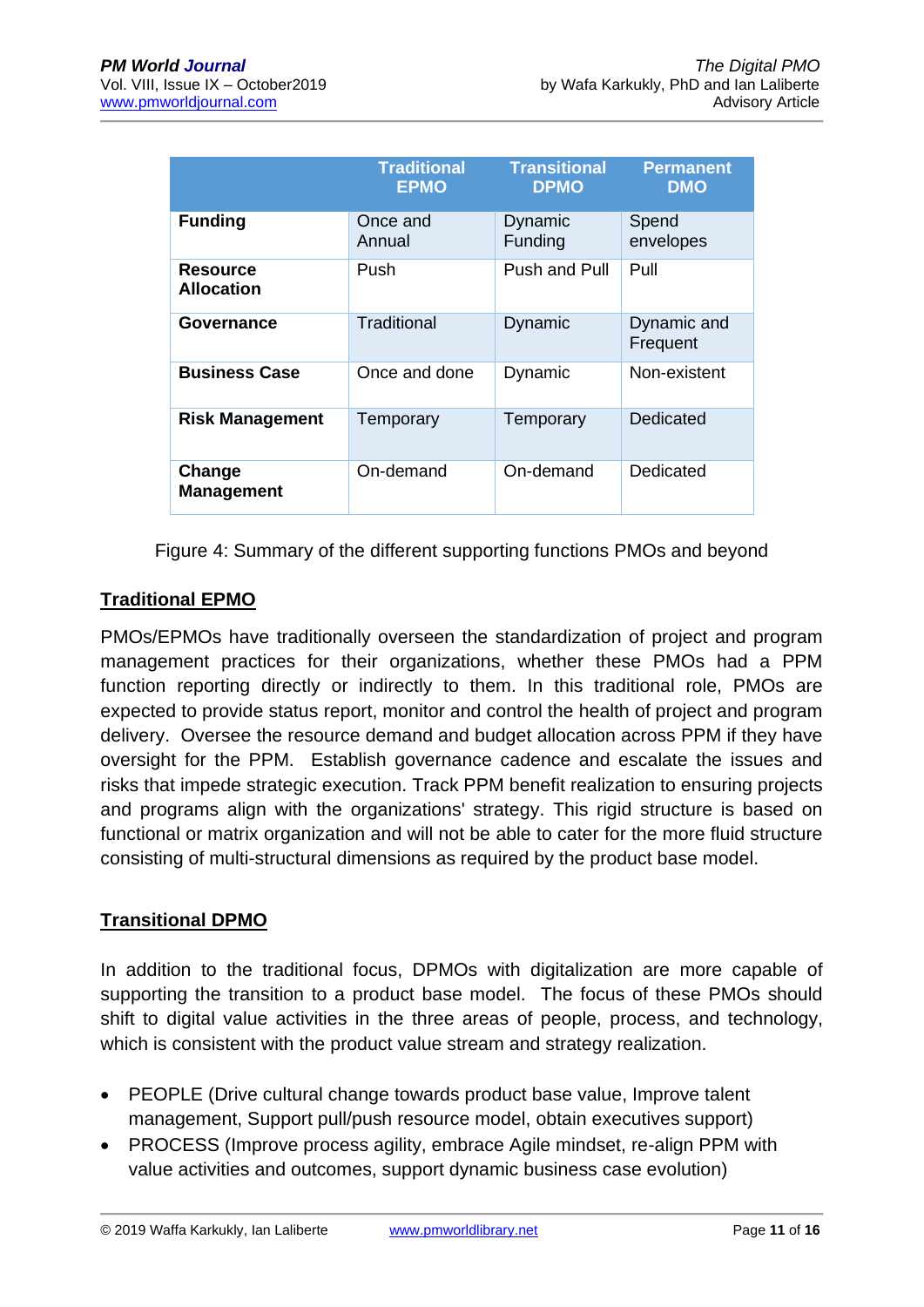• *TECHNOLOGY* (Maximize existing tools use to mature digitalization, Transform static data into real-time knowledge)

Organizations are expecting their DPMOs to manage the digital transformation via established programs. To achieve the required program results, a separate digital office created which can be temporary to enable and support organizations' digital transformations. Resource allocation should be a pull and a push and allow the organization to staff dynamically; similarly, the funding model should move away from the ridged business case to more fluid and dynamic funding mode. DPMO can be external/outsourced, internal/permanent, or a mix of internal and external. Once the Digital transformation is accomplished, The DPMO can potentially be dissolved, and some of the activities built- in place need to be picked up by a permanent function. These DPMOs are hybrid PMOs between traditional EPMO and the new DMO.

#### **Permanent DMO**

The requirements of the new organization don't focus just on projects; therefore, to call it a PMO, whether Enterprise or Digital would be misleading. While the need for EPMOs is still needed per the above, the need to stand up a new unit that supports, facilitate and operationalize all the front end work that ties to the customer experience through agile product management. For new cadences and routines, the Digital Management Office, DMO will facilitate and orchestrate decision making ability, but not the product execution and monitoring of performance which should remain within the respective businesses.

The Focus of the DMO is to build a lasting organization function that will support the operationalization of product journeys and platforms leveraging "New Ways of Working" and leading to maximize the flow of the value stream and balance the risks of changes. The digitalization aspect of this function is pivotal and being the liaison and the connector between all organizations CoEs is a crucial feature; therefore, the DMO has far more important structure and role to play over a traditional EPMO, or a transitional DPMO as seen in figure 5.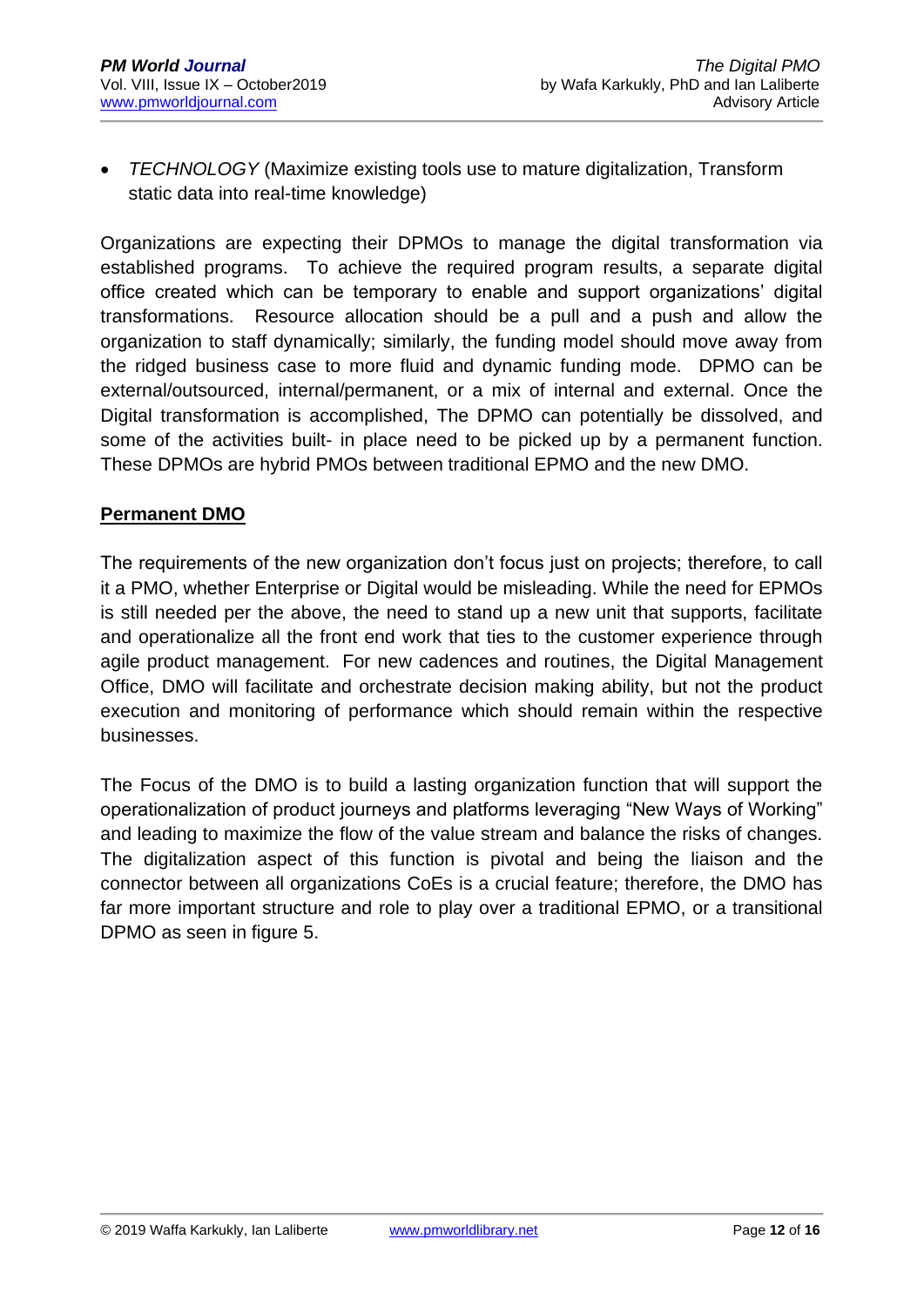| <b>Pillar</b>                                             | <b>Activity</b>                                                                                                                          |
|-----------------------------------------------------------|------------------------------------------------------------------------------------------------------------------------------------------|
| <b>Understand the Customer</b>                            | Understanding the customer is done through Voice of the<br>customers with analytics and common metrics                                   |
| <b>Develop the Customer</b><br><b>Experience Strategy</b> | Done through customer insights (Lean Startup,<br>experiments, etc.)                                                                      |
| <b>Design the Customer</b><br><b>Experience</b>           | Done through managing personas and journeys<br>(develop/maintain journey maps, user experience, and<br>testing)                          |
| <b>Build a Customer-Centric</b><br>Culture                | Done through mindset and behaviors - leveraging A/B<br>Testing, Behavior-driven Development (BDD), Test Driven<br>Development (TDD), etc |
| <b>Manage the Customer</b><br><b>Expectation</b>          | Done through continuous KPIs and measures. Measure<br>experience and help prioritize technology investments                              |
| <b>Lead Product Management</b><br><b>Practice</b>         | Done through maintaining product vision, product roadmap,<br>epics, value-based outcomes roadmap, release plan,<br>performance scorecard |
| Coach @ scale                                             | Owns and deploy Solution Train Engineers, Release Train<br>Engineers, and Agile Coaches to journey and platforms                         |
| <b>Establish new Cadences</b>                             | Establish and orchestrate the quarterly, monthly, adhoc<br>reporting, releases, and review routines                                      |

Figure 5: DMOs Pillars and Activities

#### **Summary**

The second article focused on what it means to transform organizations from a project based to a product based. We explored the challenges and rewards accompanying this transformation and the areas of focus for each project vs. product differentiating the areas of focus which can be summarized in: funding, resources, business case, status check, governance, etc. An important point in our article is the type of organization functions that exist today and need to be re-invented, and the need for a new oversight function to be setup to support the product-based organization in the digital landscape. Firstly, the traditional EPMO/PMO still very much required, but with a more focused role into digitalization. Secondly, the transitional DPMO will exit to lead and support the transformation of an organization and it's a hybrid function between the traditional EPMO and the DMO. Lastly, the new Digital function being the DMO will be the center of orchestration across all CoEs within the organization (PMO, EPMO, Agile CoE, etc).

The main success factors for this DMO are: the strategy realization and value stream delivery. DMO is a function that connects changes, risks, and provide the cadence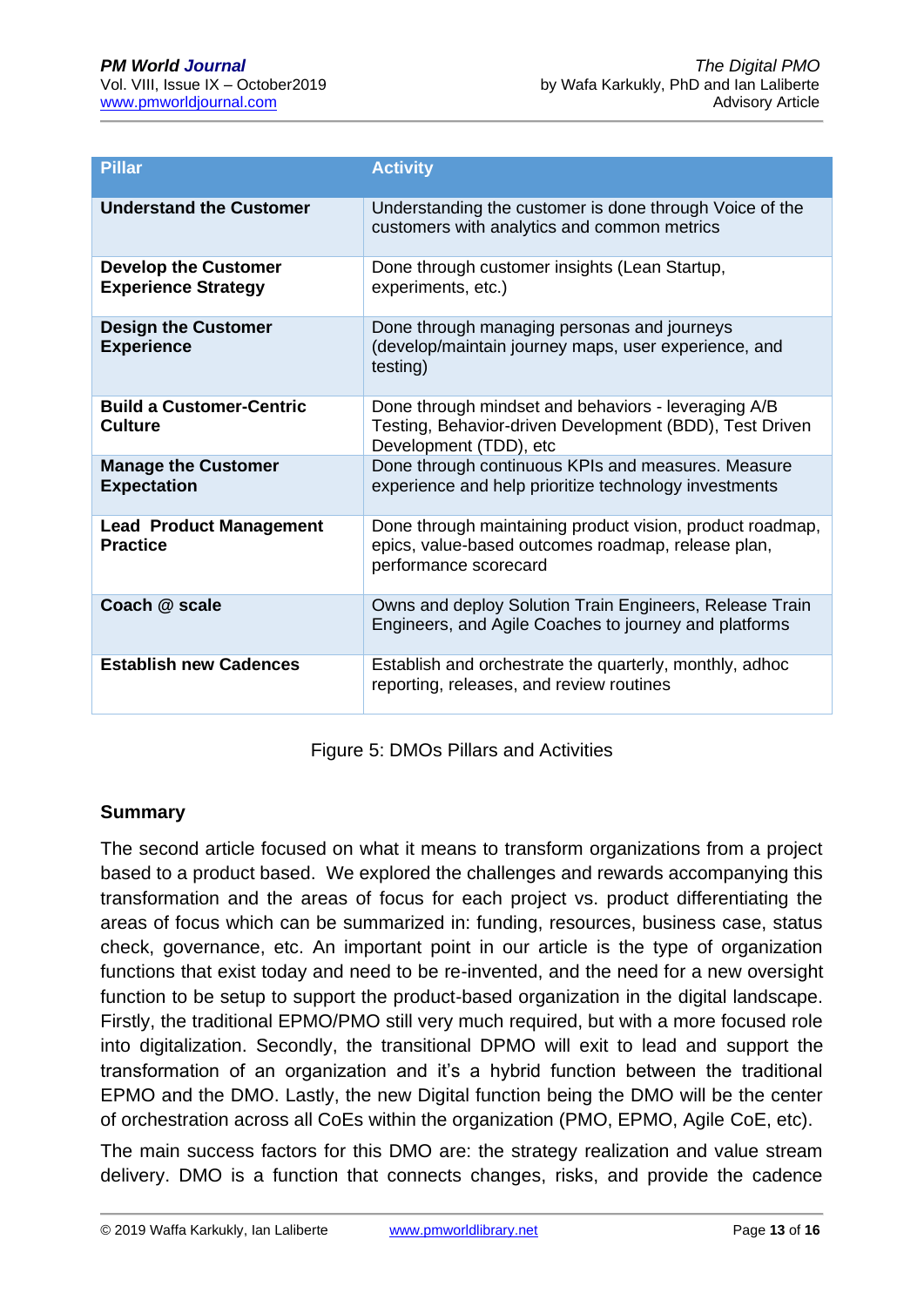required to journeys and platforms, and report on the performance of the enterprise, including journeys, platforms, and other work components. The final article in this series will provide a case study of an organization that succeeded in this journey and share their experience to benefit other organization in their industry or any other industry for the matter.

#### **References**

1. Deloitte Insights. Digital Transformation: Future-proofing of a Business, The Debrief Technology Expert. January 2019

2. Deloitte Insights. Digital Transformation as a path to growth: Capturing new market opportunity. July 2019

3. Gartner. PMO Digital Leadership Survey Results. June 2019

4. Gartner. CEO Survey: Survey conducted September-December, 2018 by online, telephone interview, and paper surveys. April 2019

5. Gartner. CIO Agenda: A Canada Perspective. April 2019

6. Gartner. Effective Governance of Bimodal Portfolios requires an outcome-centered approach. Mar 2018

7. Gartner. IT Score overview for program and portfolio. August 2017

8. PMI. (2017). Pulse of the profession. PMI. Retrieved fro[mhttps://www.pmi.org/learning/thought-leadership/pulse/pulse-of-the-profession-2017](https://www.pmi.org/learning/thought-leadership/pulse/pulse-of-the-profession-2017)

9.<https://www.atlassian.com/agile/product-management>

10. Karkukly, W. and Laliberte, I. (2019). The Digital PMO: How PMOs need to Digitalize themselves and evolve to support their organization Digital transformation.*PM World Journal*, Vol. VIII, Issue VIII, September. Available online at [https://pmworldlibrary.net/wp](https://pmworldlibrary.net/wp-content/uploads/2019/09/pmwj85-Sep2019-Karkukly-Laliberte-the-digital-pmo-part1.pdf)[content/uploads/2019/09/pmwj85-Sep2019-Karkukly-Laliberte-the-digital-pmo-part1.pdf](https://pmworldlibrary.net/wp-content/uploads/2019/09/pmwj85-Sep2019-Karkukly-Laliberte-the-digital-pmo-part1.pdf)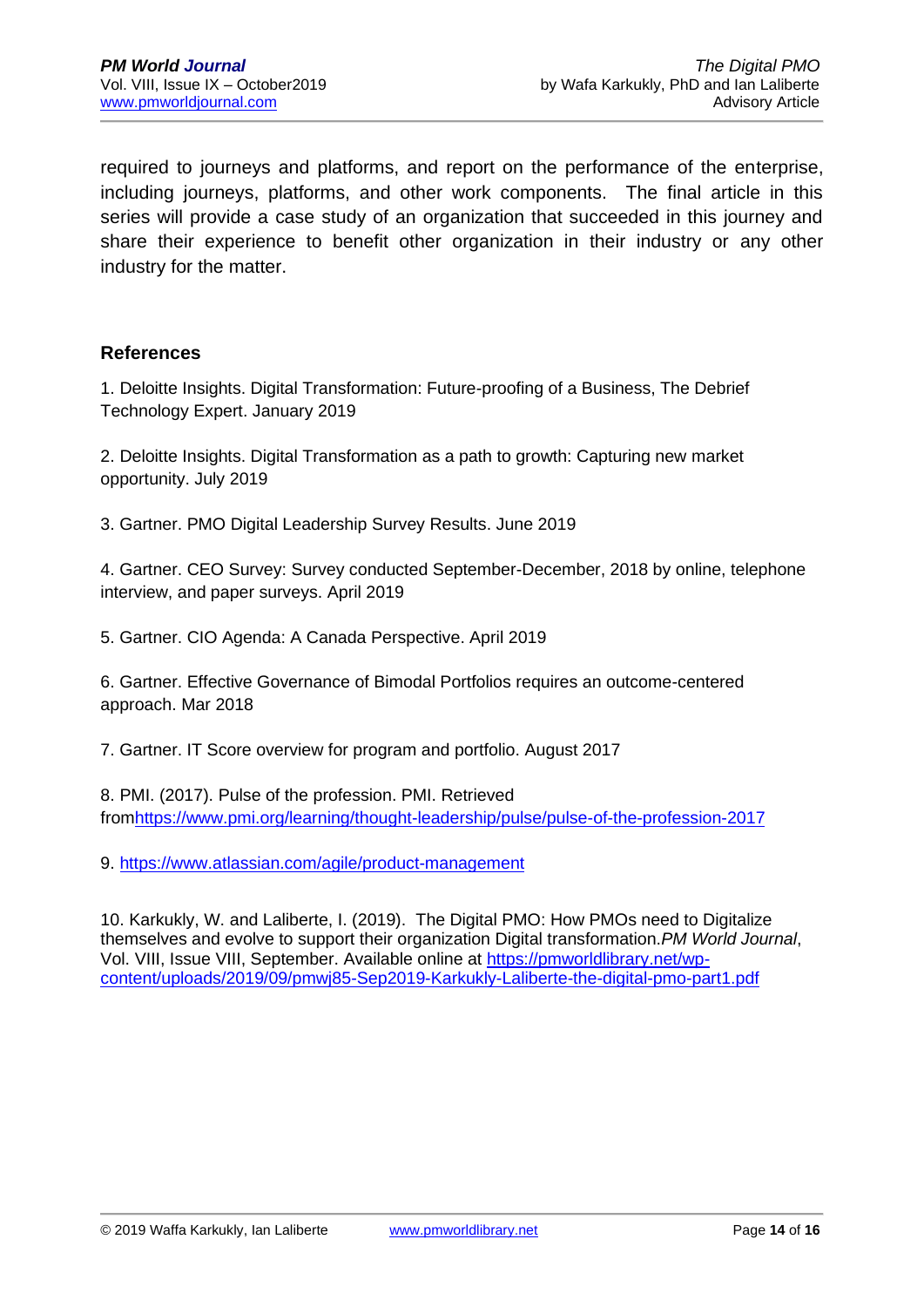# About the Authors

![](_page_14_Picture_3.jpeg)

# **Dr. Waffa Karkukly**

Ontario, Canada

![](_page_14_Picture_6.jpeg)

**Dr. Waffa Karkukly**, PhD, MIT, PMP, ACP, CMP has over 20 years' experience in IT, and Project Management. Waffa has helped fortune 100, midsize, and small sized organizations improve their project management practices and PMO establishments through building scalable standards and proven solutions that improved their delivery process. She held many positions ranging from big 5 to small startups where she held the responsibility of managing IT strategy and operation; in her career progression she became head of PMO with titles ranging from director to VP, responsibilities ranging from \$50 million to \$1billion in Enterprise assets for global and international organizations.

Waffa is a strategist and change agent who had many organizations' transformations in building agile organization culture and building CoE for IT organizations. Waffa teaches various beginners and advance project management and IT courses at various Ontario universities and colleges. She is a program and curriculum lead developer for variety of topics aligning education certificates with practical industry needs and trends.

Waffa holds a BSC in Information Systems from DePaul University, an MIT from Northwestern University, and a PhD from SKEMA School of Business. She is a Project Management Professional (PMP), Agile Certified Professional (ACP), and Change Management Practitioner (CMP) who is dedicated to improving the understanding and standards of project management practices especially in the Value proposition of Strategy execution via Portfolio Management and PMO.

Waffa is an active PMI member who has held various positions of Director of Communication for the PMOCoP and Regional communication coordinator for the PMOLIG. Waffa was one of the committee members that built the standards for PMI-OPM3. She is a volunteer and an Academic Reviewer for PMI's academic paper proposals selection. She contributes often in project management publications and is a frequent speaker in project management chapters and forums.

Dr Karkukly can be contacted at **karkuklyw@yahoo.com**